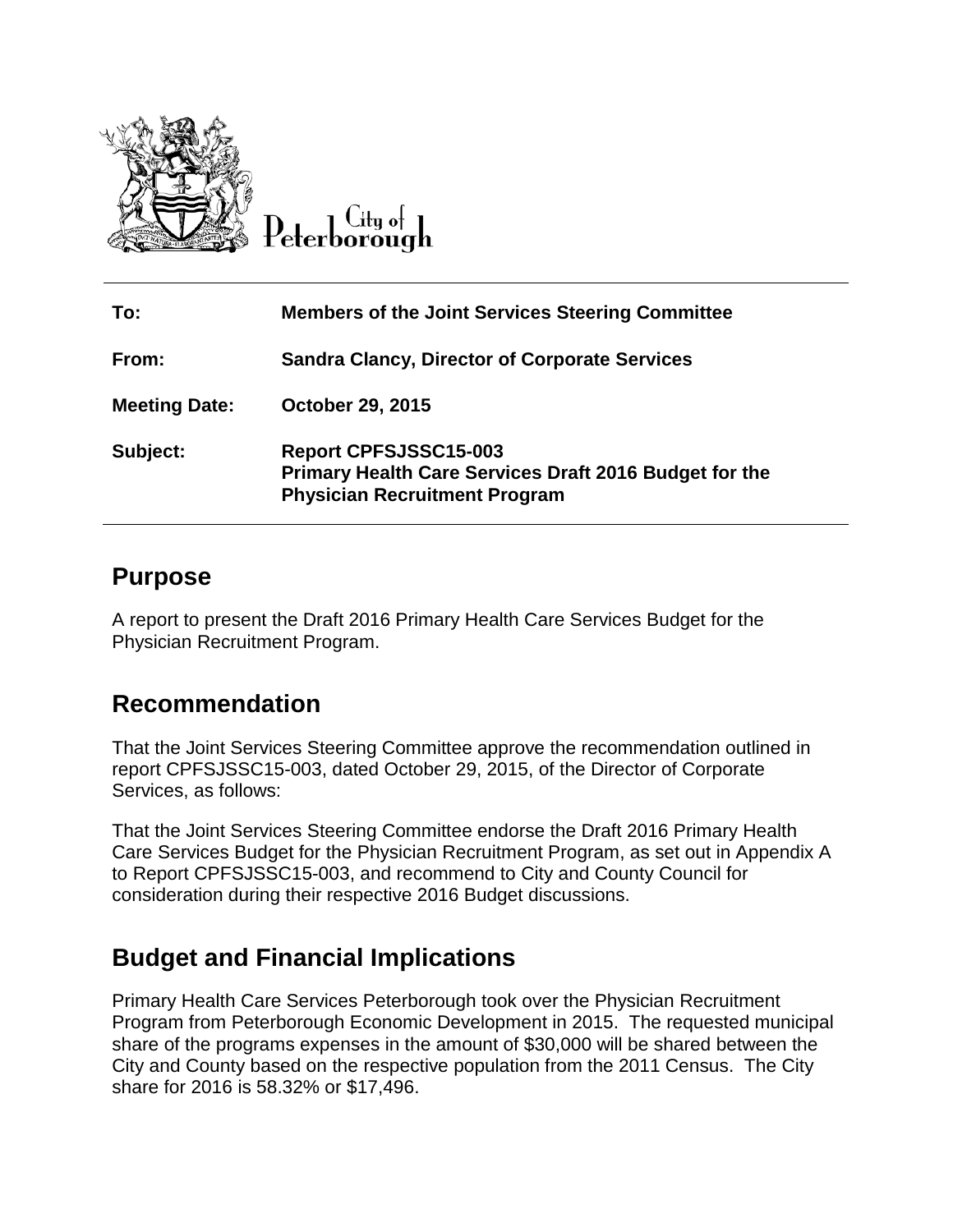# **Background**

Staff from the Primary Health Care Services Peterborough will be available at the October 29, 2015 Joint Services Steering Committee to answer questions the Committee members may have.

Submitted by,

Sandra Clancy Director of Corporate Services

Contact Person

Sandra Clancy Director of Corporate Services Phone: 705-742-7777 Ext 1863 Toll Free: 1-855-738-3755 Fax: 705-748-8839 E-mail: [sclancy@peterborough.ca](mailto:sclancy@peterborough.ca)

Attachments: Appendix A - Draft 2016 Budget for the Physician Recruitment Program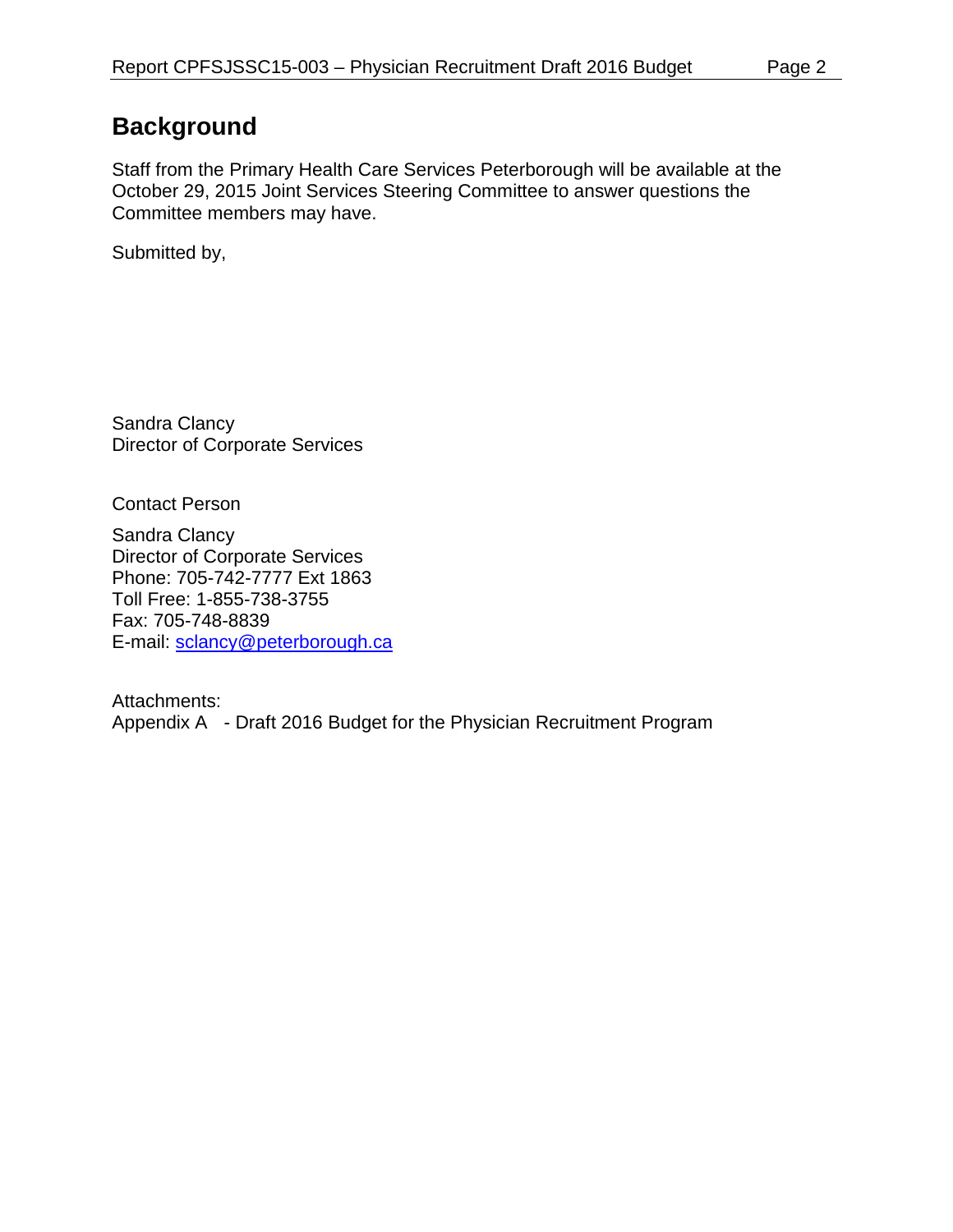### **Appendix A**

Draft 2016 Budget for the Physician Recruitment Program